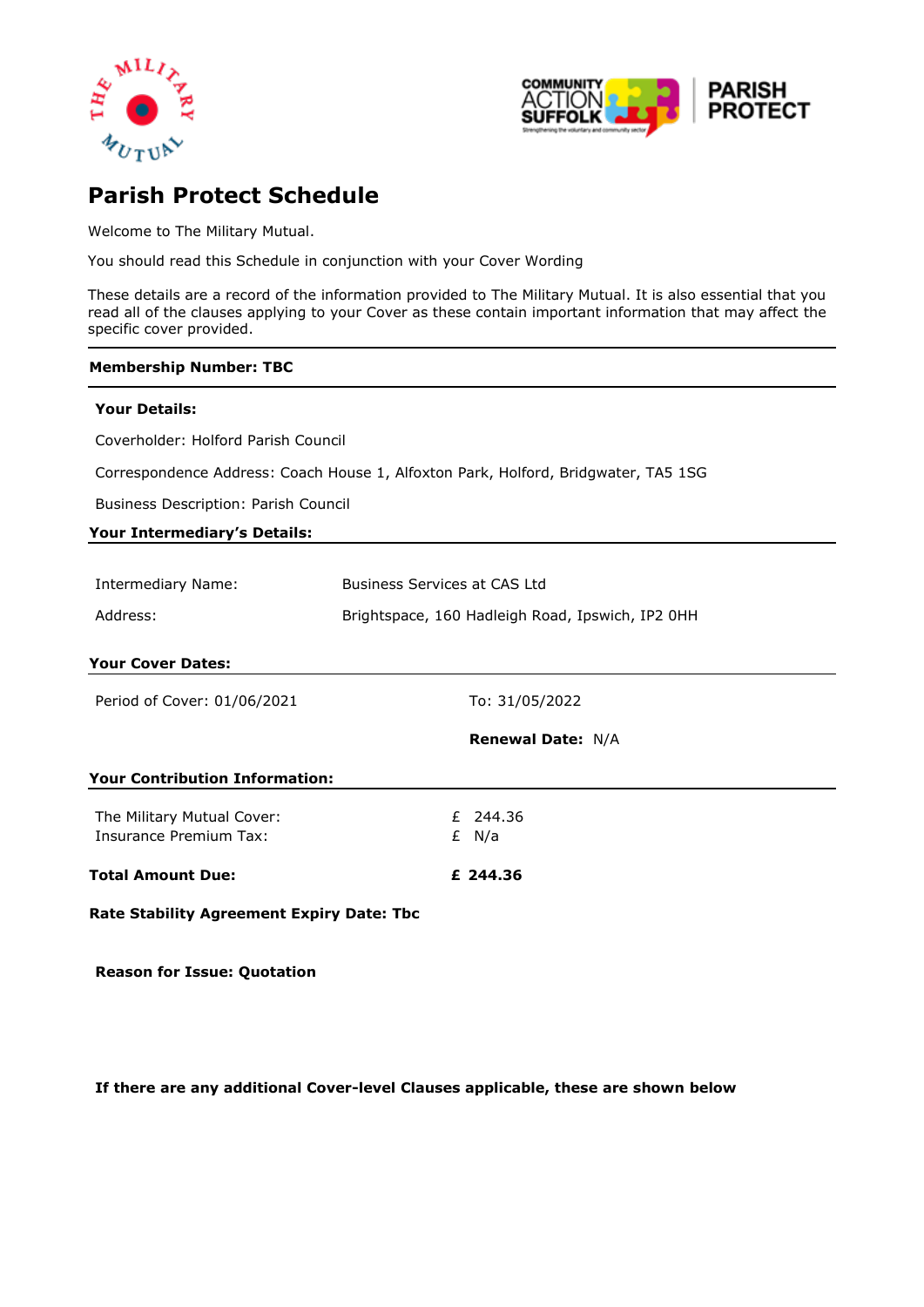The protection available for our Property Damage and Business Interruption Cover are as follows:

- 1. Fire, Lightning, Aircraft and Explosion **7.** Sprinkler leakage<br>2. Earthquake 2. Sprinkler leakage
- 2. Earthquake 8.
- 3. Riot and malicious persons and the series of the series of the Subsidence of the Subsidence
- 
- 5. Escape of water 11. Glass
- 
- 
- 
- 
- 4. Storm or flood 10. Any other accident
	-
- 6. Impact 12. Specified Items: 'All Risks'

It is important to note that the actual Covers may vary for each Premises and the Covers excluded are specified on the following Premises pages of the Schedule.

For the full definition of the terms of Cover please refer to the Cover Wording.

In choosing this product and the level of Cover you have not received any personal recommendations from The Military Mutual.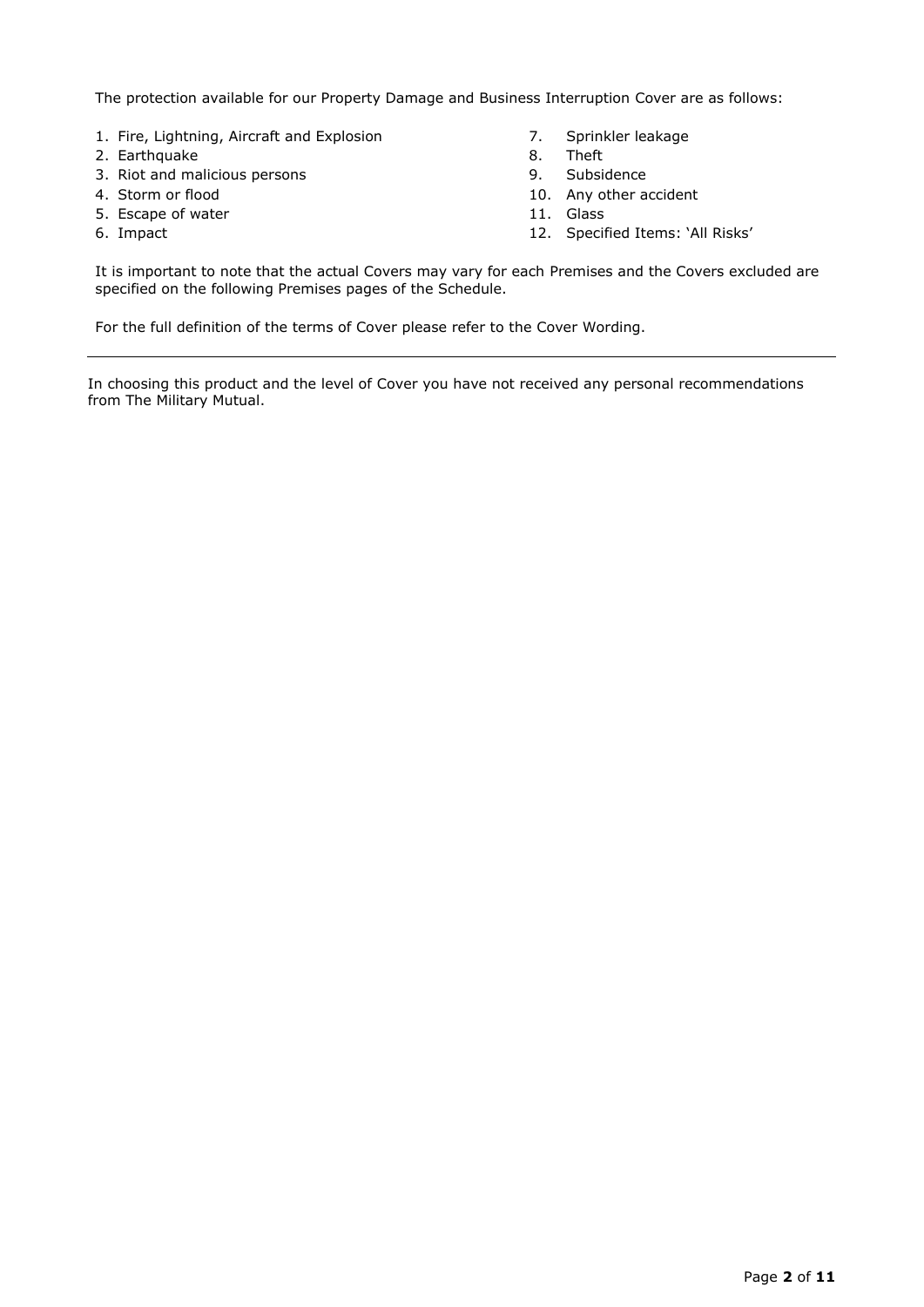# **Property Damage Cover**

# **Property Covered**

**The Premises:** Anywhere within The United Kingdom of Great Britain and Northern Ireland, the Isle of Man and the Channel Islands.

| <b>Premises</b> | <b>Occupation</b> | <b>Buildings Sum Covered</b> |
|-----------------|-------------------|------------------------------|
|                 |                   |                              |

# **Total sum Covered: £0**

Covers not included:

7. Sprinkler leakage

# **C Cover (if included) Policyholder's**

 $\epsilon$ Subsidence  $\epsilon$ 1,000 All other Covers All other Covers Fire, Lightning, Aircraft & Explosion Nil

# **Excess**

**If there are any additional Cover-level Clauses applicable, these are shown below**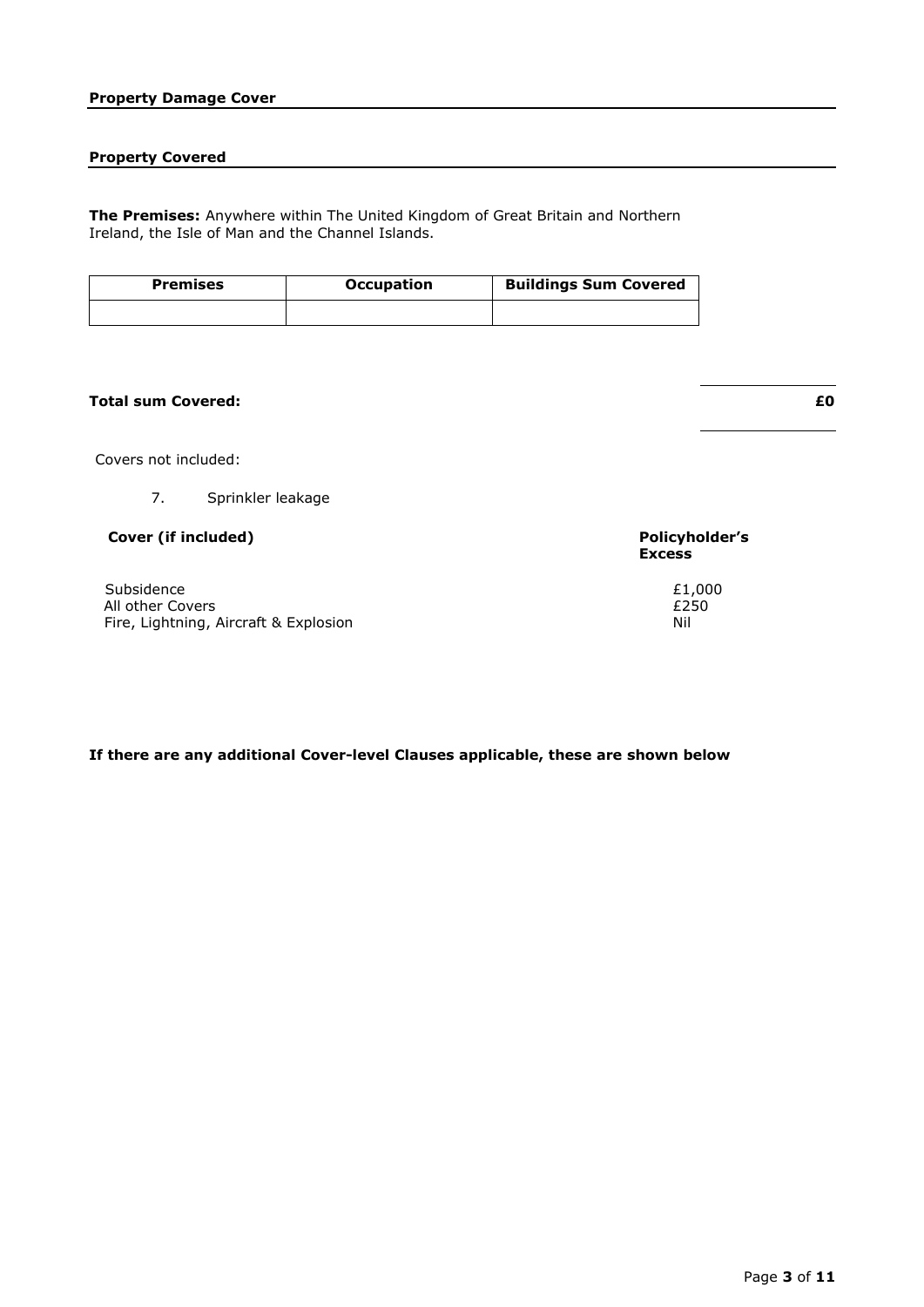**All Risks**

**Property Covered**

# **Territorial Limits:**

The United Kingdom of Great Britain and Northern Ireland, the Isle of Man and Channel Islands

Sum Covered: **Up to** 

Excess **£100**

**£50,000**

Covers not included

1. Sprinkler Leakage

**If there are any additional Cover-level Clauses applicable, these are shown below**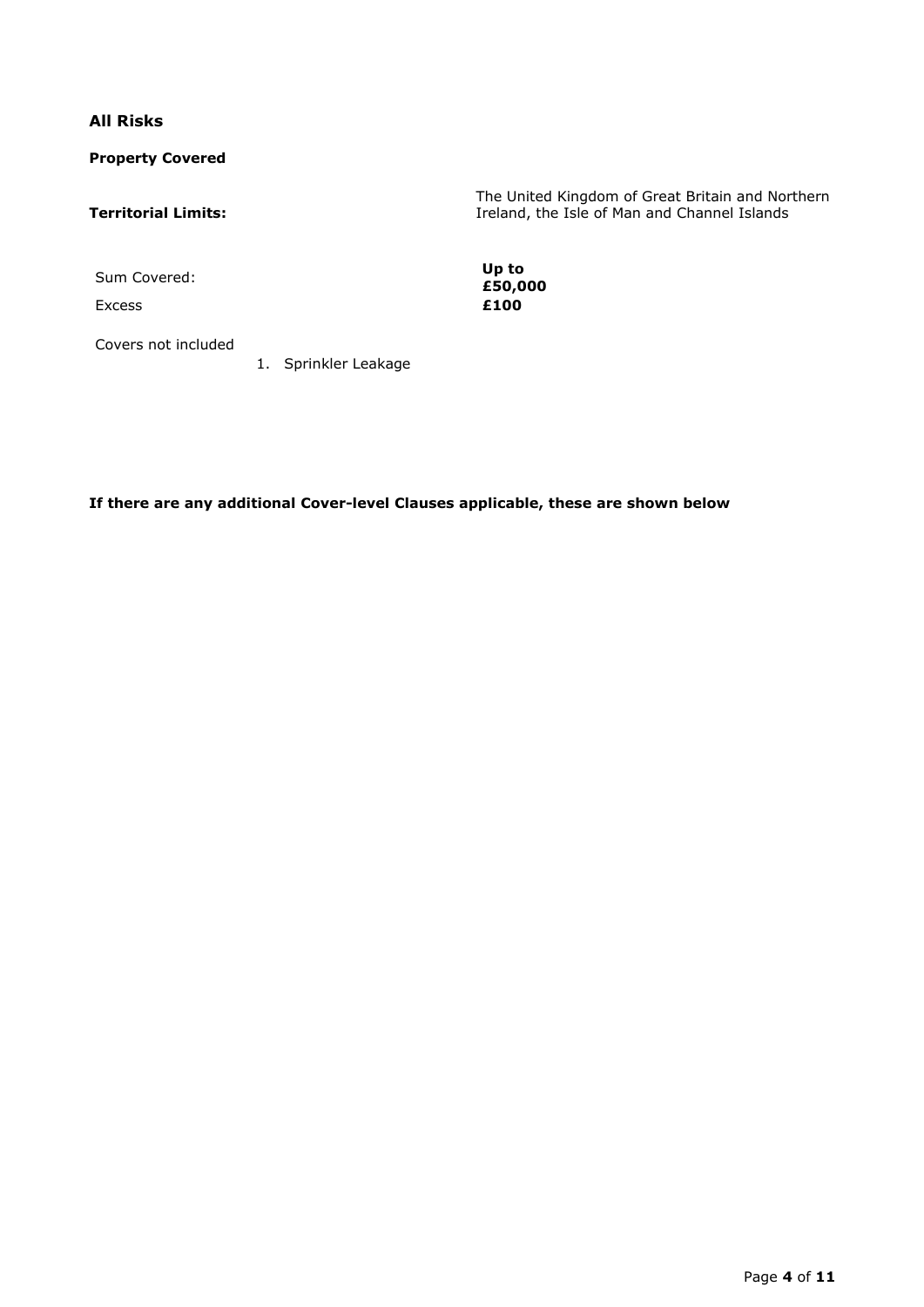#### **Business Interruption Cover**

**Item Excess** 

Gross Revenue/Income Maximum Indemnity Period 12 Months Additional Increased Cost of Working Maximum Indemnity Period 12 Months

#### **Extensions**

Refer to Policy Wording for full details of extensions. Additional Metered Utility charges Notifiable Disease Murder or Suicide Vermin, Pest & Defective Sanitisation

**Total sum covered for Business Interruption Cover £5,000**

**If there are any additional Clauses applicable to Business Interruption Cover, these are shown below**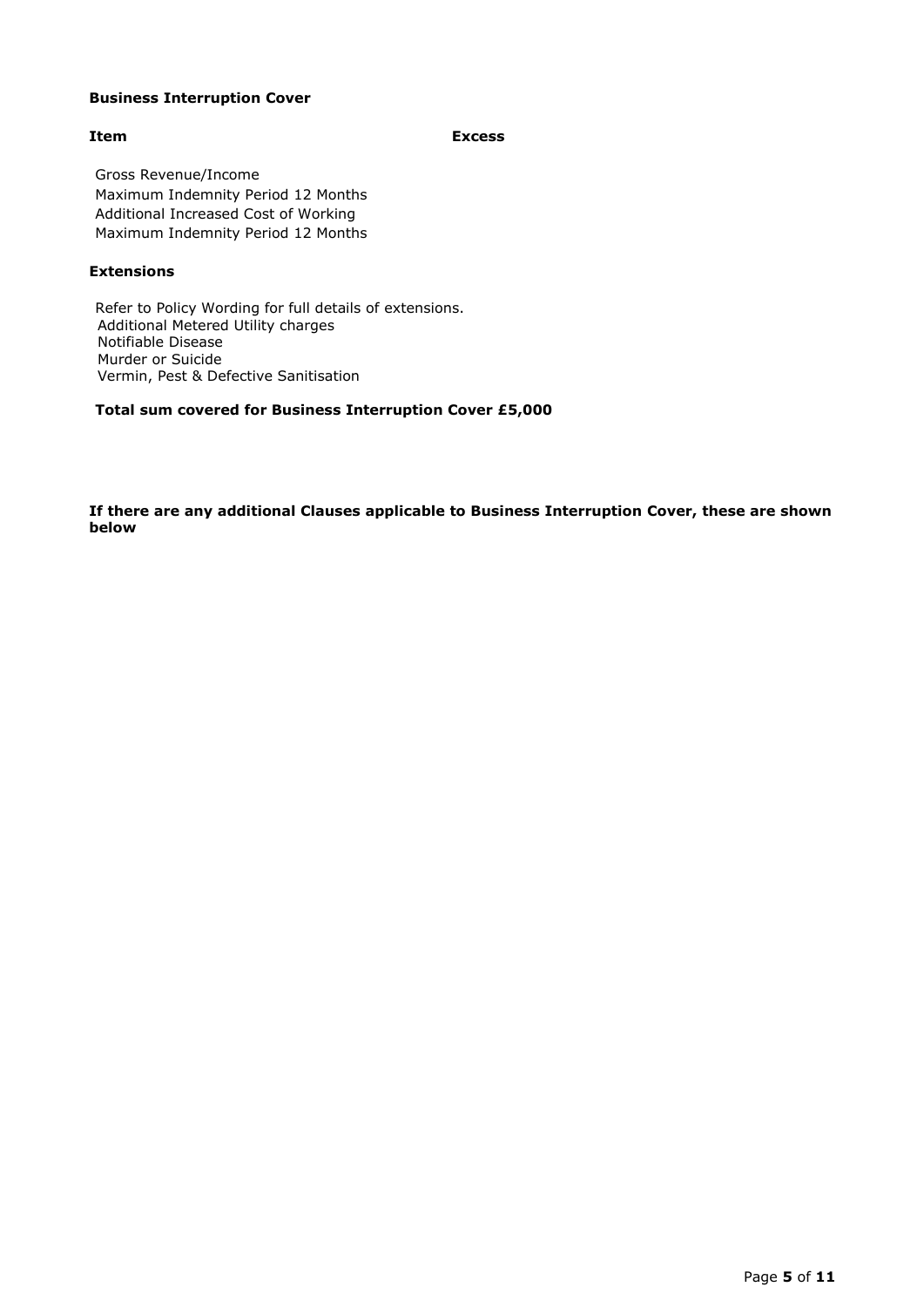### **Money Cover Section 1 Money**

| Item<br>No |                                                                                                                                                       | Limit of Liability any one<br>loss | <b>Excess</b> |
|------------|-------------------------------------------------------------------------------------------------------------------------------------------------------|------------------------------------|---------------|
| 1A         | Money in the Coverholder's Premises during<br>Working Hours or in transit                                                                             | £2,000                             |               |
| 1B)1       | Money in the Coverholder's Premises out of<br>Working Hours in the following locked safes                                                             | En/a                               |               |
| 1B)2       | Money in the Coverholder's Premises out of<br>Working Hours in a Locked Strongroom                                                                    | £2,000                             |               |
| 1B)3       | Money in all other locked safes at the<br>Coverholder's Premises                                                                                      | £2,000                             |               |
| 1C)1       | Money in the residence of Employees or any of<br>the Coverholder's Officials or Council members in<br>a locked safe or whilst adults in the residence | £500                               |               |
| $1C$ ) $2$ | Money in the residence of Employees or any of<br>the Coverholder's Officials or Council members<br>other than in a locked safe or adult in residence  | £250                               |               |
| 2          | Non-Negotiable Money                                                                                                                                  | £250,000                           |               |

# **Section 2 Personal Injury (Robbery)**

Refer to Cover section for appropriate benefits

#### **If there are any additional Clauses applicable to Cover for Money, these are shown below**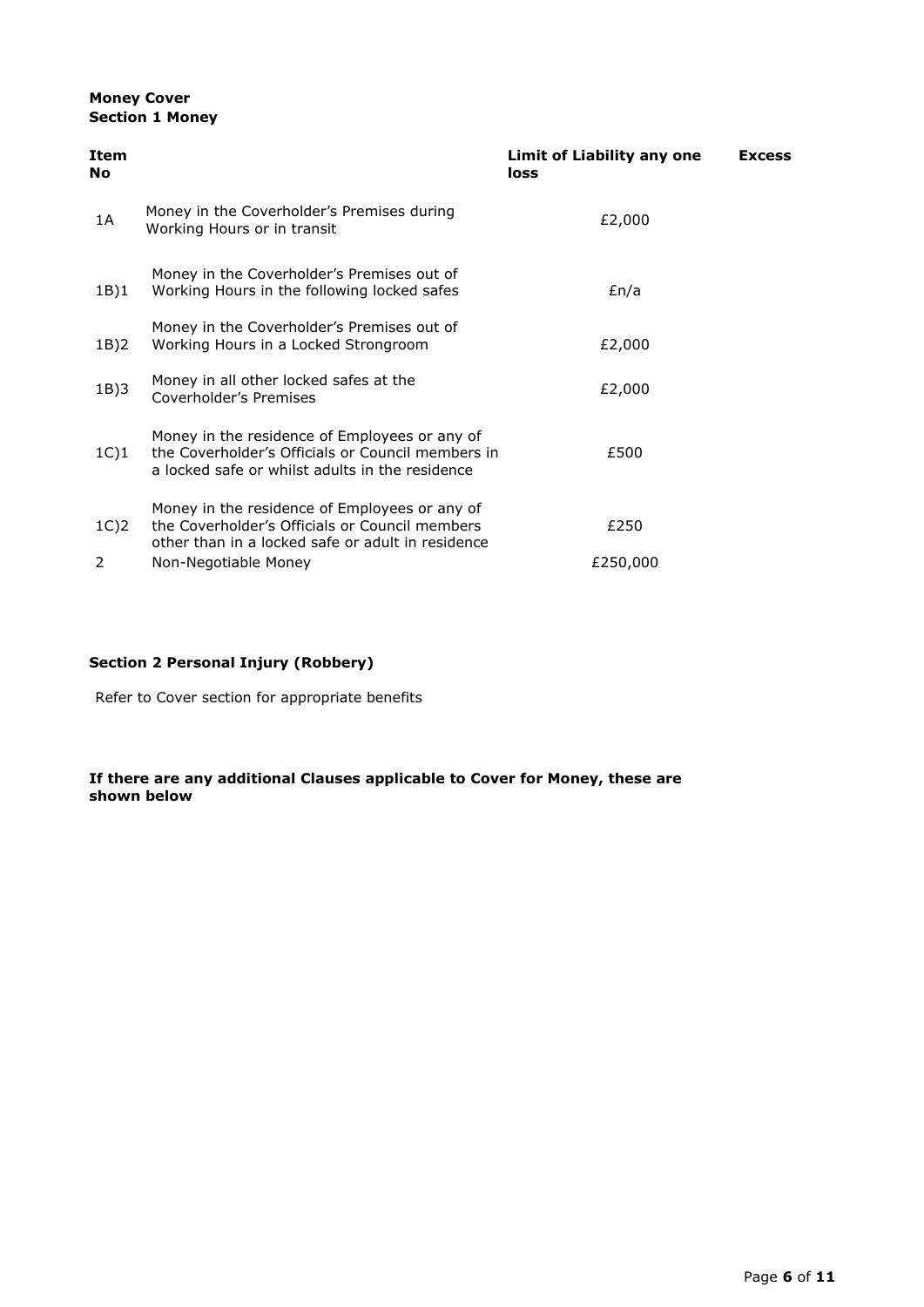#### **Liability Cover**

#### **Section 1**

| <b>Employers' Liability</b>                                                            | <b>Cover Limit</b> | <b>Excess</b><br><b>Any one Event</b> |  |
|----------------------------------------------------------------------------------------|--------------------|---------------------------------------|--|
| Any one Event (excluding liability arising directly or indirectly<br>out of Terrorism) | £10,000,000        | £0.00                                 |  |
| Any one Event arising directly or indirectly out of Terrorism                          | £5,000,000         | £0.00                                 |  |

#### **If there are any additional Clauses applicable to Employers' Liability Cover, these are shown below**

#### **Section 2**

| <b>Public / Products Liability</b>                                                                                                                           | <b>Cover Limit</b> | <b>Excess</b><br>Any one Event |
|--------------------------------------------------------------------------------------------------------------------------------------------------------------|--------------------|--------------------------------|
| Any one Event                                                                                                                                                | £10,000,000*       | £250                           |
| All Events happening during the<br>Period of Cover in respect of<br>products supplied                                                                        | £10,000,000*       | £250                           |
| All incidents considered by the<br>Mutual to have occurred during the<br>Period of Cover in respect of all<br>Sudden Pollution or Contamination<br>Incidents | £10,000,000*       | £250                           |
| Libel & Slander committed during<br>the period of Cover                                                                                                      | £250,000           | £250                           |
| Environmental Clean-up Costs                                                                                                                                 | £1,000,000         | £250                           |
| Indemnity to Hirer                                                                                                                                           | £2,000,000         | £250                           |

\* The Military Mutual retains the first £5,000,000 of this cover, with the remaining £5,000,000 being provided by a Third Party

The third-party provider approved by The Military Mutual is Axis which administers this cover on The Mutual's behalf

#### **If there are any additional Clauses applicable to Public/Products Liability Cover, these are shown below**

#### **Play Area Condition**

We will not pay any claims under the public and products liability section unless you check the children's play area at least monthly and that any defective equipment be taken out of use until such time as it is fully repaired.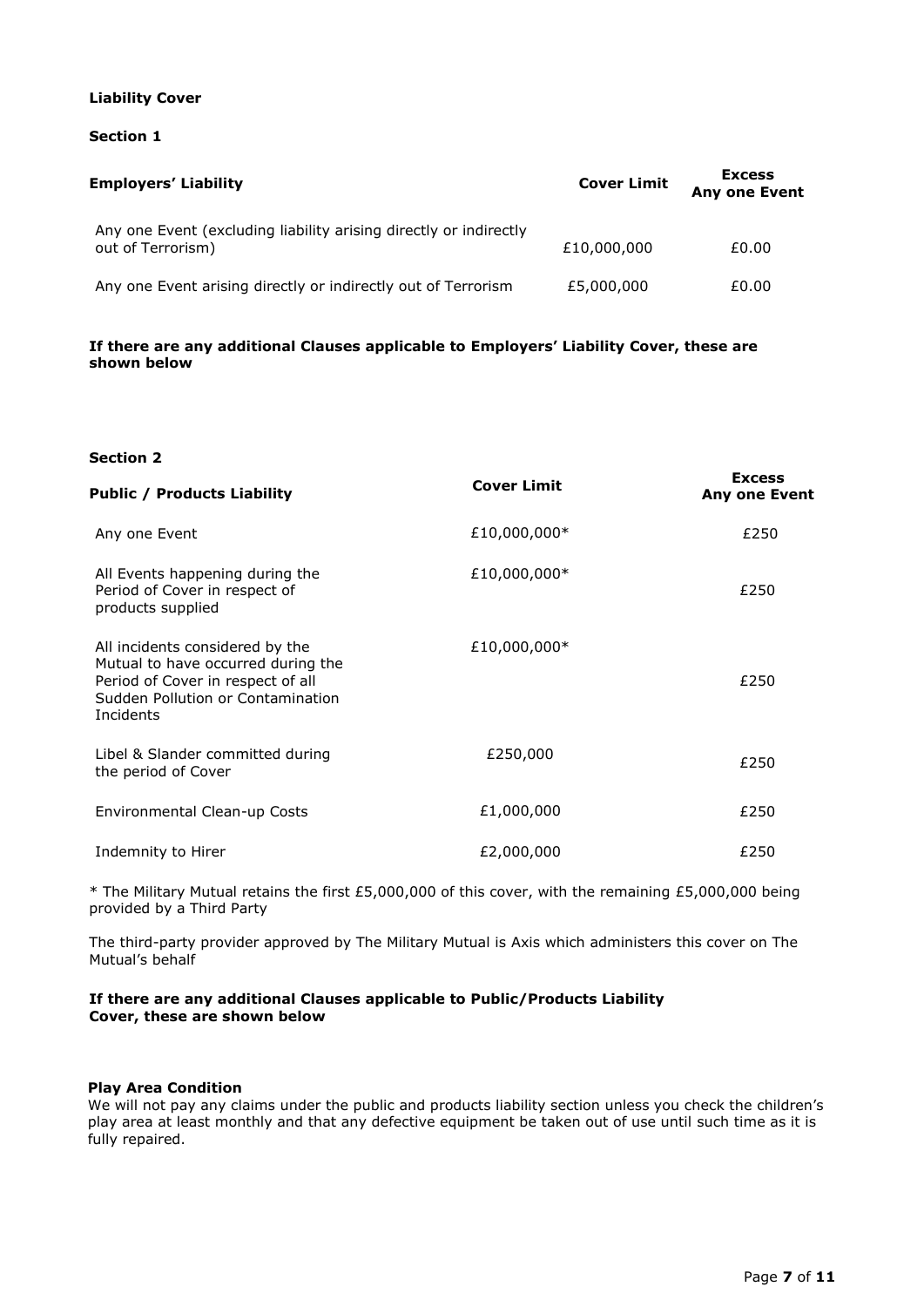# **Section 3**

| <b>Legal Defence Costs</b>                                                                                                                       | <b>Cover Limit</b> | <b>Excess</b><br><b>Any one Event</b> |
|--------------------------------------------------------------------------------------------------------------------------------------------------|--------------------|---------------------------------------|
| Part A<br>The total amount payable by the Mutual in respect of<br>all costs and expenses arising out of all claims during<br>any Period of Cover | £250,000           |                                       |
| Part B<br>The total amount payable by the Mutual in respect of<br>all costs and expenses arising out of all claims during<br>any Period of Cover | £250,000           |                                       |

#### **If there are any additional Clauses applicable to Cover for Legal Defence Costs, these are shown below**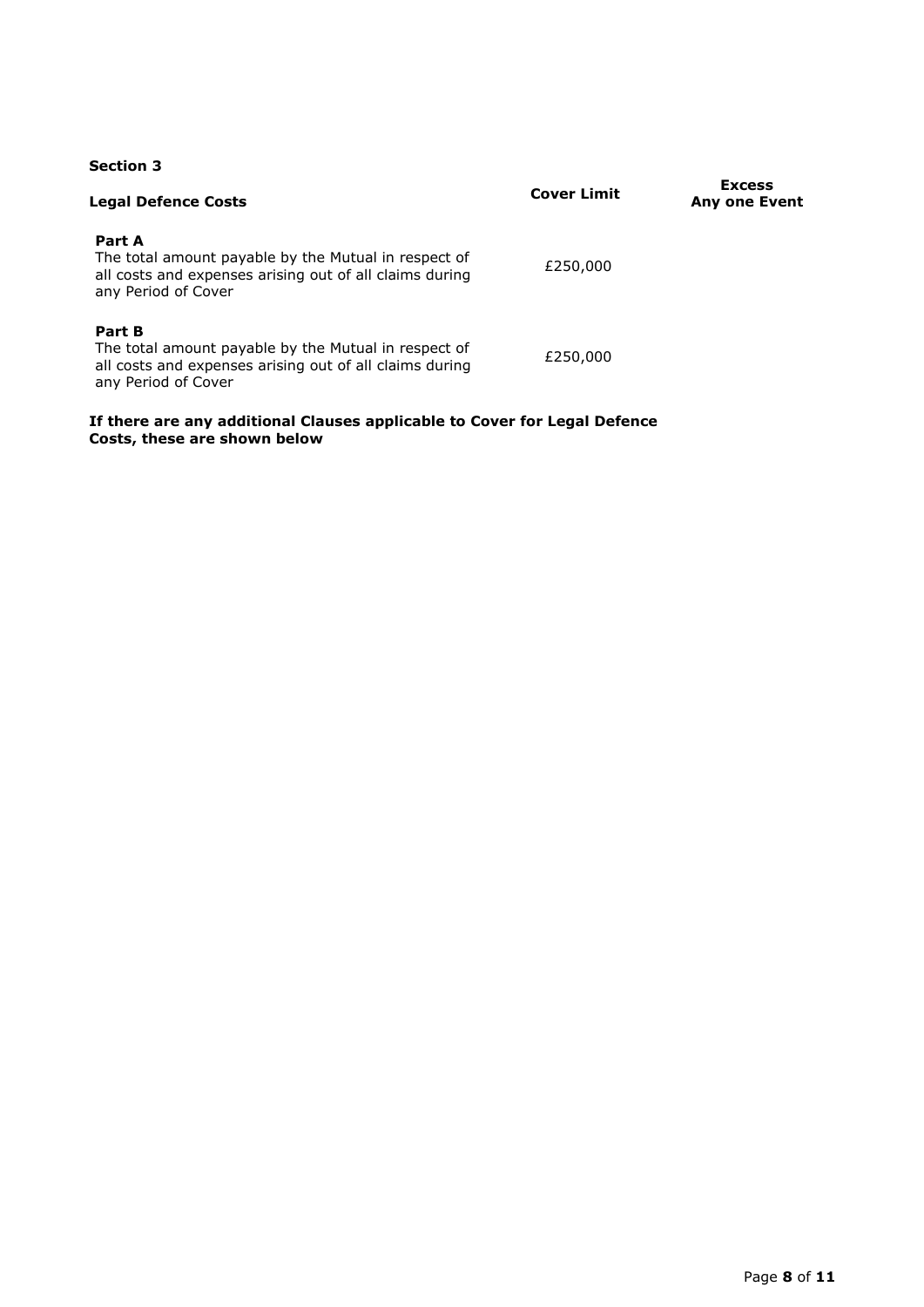# **Fidelity Cover**

| <b>Fidelity</b>               | <b>Cover Limit</b> | <b>Excess</b><br><b>Any one Event</b> |
|-------------------------------|--------------------|---------------------------------------|
| Cover Limit for Any One Claim | £25,000            | £500                                  |
| Aggregate Limit of Cover      | £25,000            |                                       |

**Name or category of Employee:** All Council Members and Employees of the Coverholder

**Geographical Limits:** Great Britain Northern Ireland the Isle of Man or the Channel Islands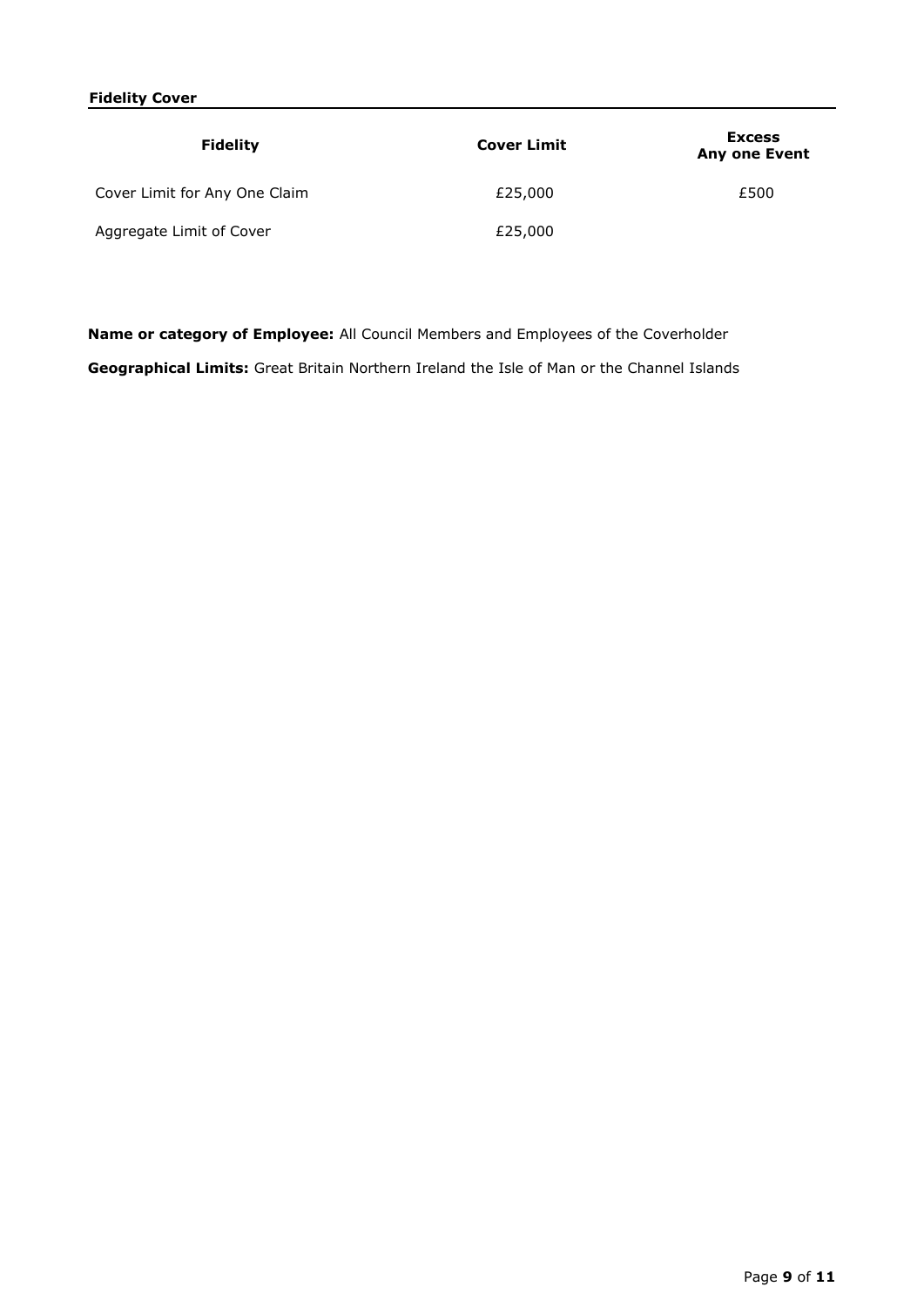# **Officials Liability Cover**

|                                                                        | <b>Cover Limit</b> | <b>Excess</b><br><b>Any One Event</b> |
|------------------------------------------------------------------------|--------------------|---------------------------------------|
| Officials Liability All events happening during<br>any period of cover | £1,000,000         |                                       |

**If there are any additional Clauses applicable to Officials Liability Cover, these are shown below**